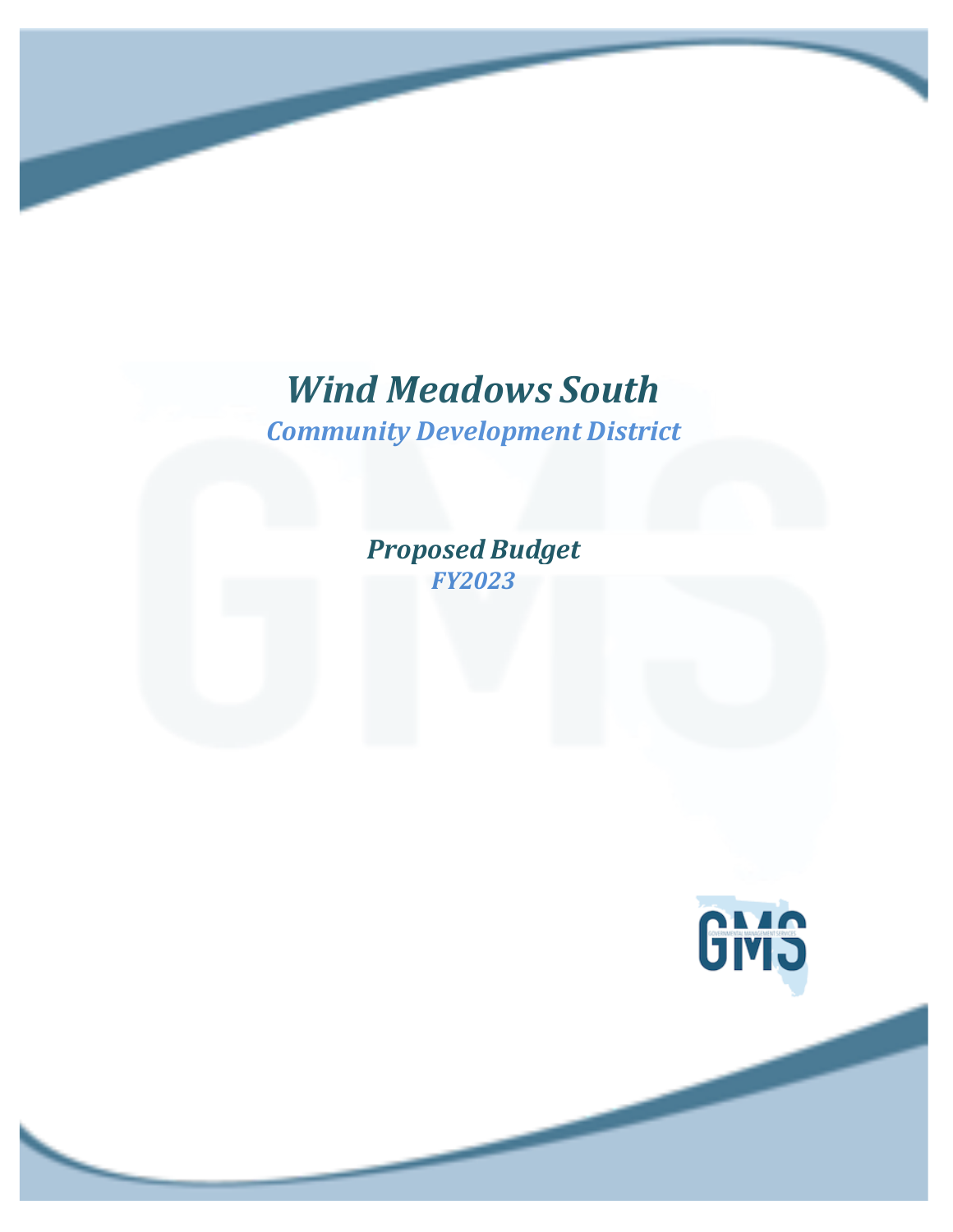# **Table of Contents**

| $1 - 2$ | <b>General Fund</b>           |
|---------|-------------------------------|
|         |                               |
| $3 - 7$ | <b>General Fund Narrative</b> |
|         |                               |
| 8       | Debt Service Series 2021      |
|         |                               |
| 9       | <b>Amortization Schedule</b>  |
|         |                               |
| 10      | Capital Reserve Fund          |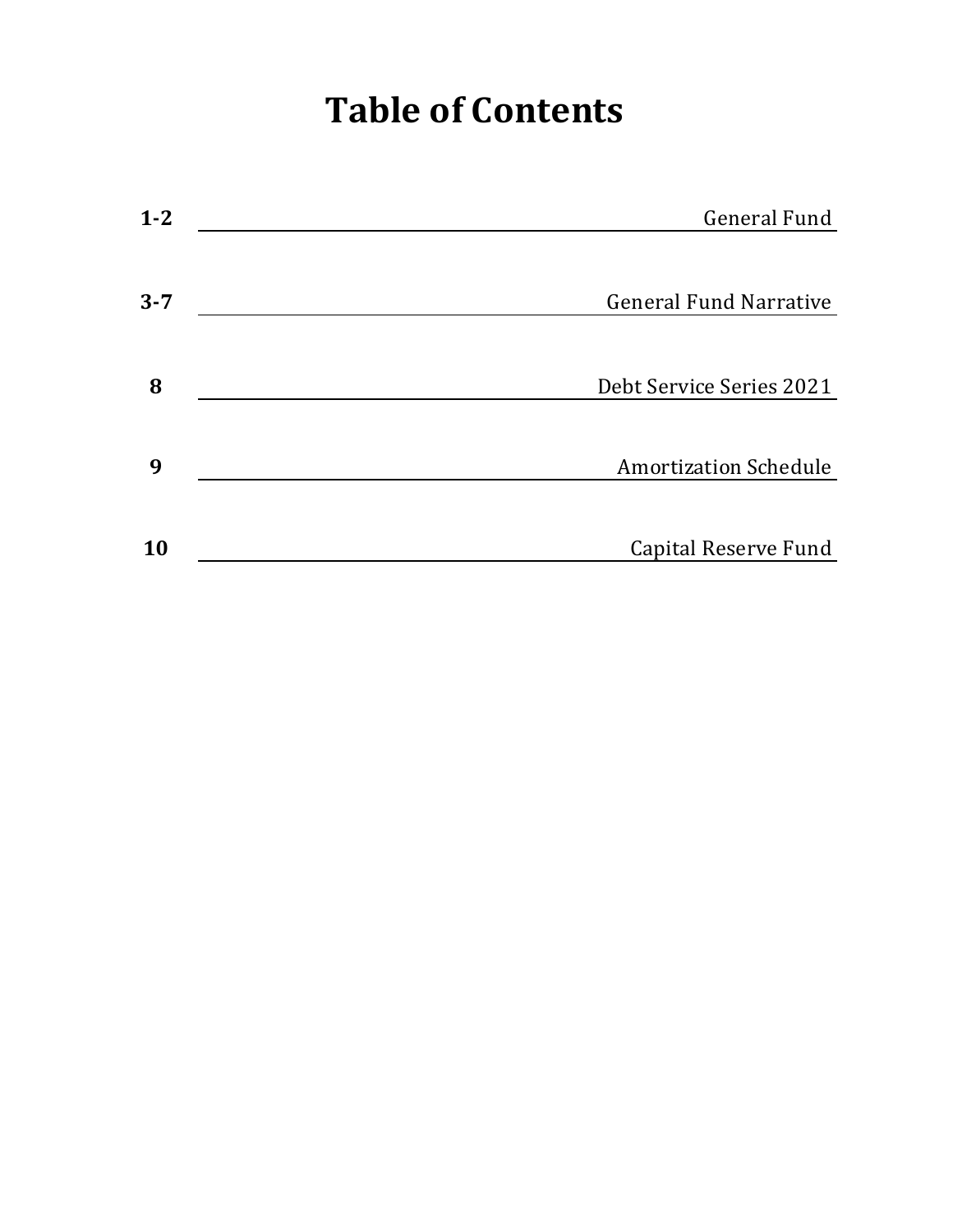**Community Development District**

**Proposed Budget**

**General Fund** 

|                                                                  | Adopted<br><b>Budget</b> |         | Actuals<br>Through |         | Projected<br><b>Next</b> | Projected<br>Through | Proposed<br><b>Budget</b> |         |  |
|------------------------------------------------------------------|--------------------------|---------|--------------------|---------|--------------------------|----------------------|---------------------------|---------|--|
| Description                                                      |                          | FY2022  |                    | 3/31/22 | 6 Months                 | 9/30/22              |                           | FY2023  |  |
| <b>Revenues</b>                                                  |                          |         |                    |         |                          |                      |                           |         |  |
| Assessments - Tax Roll                                           | \$                       |         | \$                 |         | \$                       | \$                   | \$                        | 270,400 |  |
| Developer Contributions                                          | \$                       | 134,760 | \$                 | 50,000  | \$<br>51,057             | \$<br>101,057        | \$                        | 41,610  |  |
| <b>Total Revenues</b>                                            | \$                       | 134,760 | \$                 | 50,000  | \$<br>51,057             | \$<br>101,057        | \$                        | 312,010 |  |
| <b>Expenditures</b>                                              |                          |         |                    |         |                          |                      |                           |         |  |
| General & Administrative                                         |                          |         |                    |         |                          |                      |                           |         |  |
| <b>Supervisor Fees</b>                                           | \$                       | 12,000  | \$                 |         | \$<br>6,000              | \$<br>6,000          | \$                        | 12,000  |  |
| Engineering                                                      | \$                       | 15,000  | \$                 |         | \$<br>5,375              | \$<br>5,375          | \$                        | 15,000  |  |
| Attorney                                                         | \$                       | 25,000  | \$                 | 8,288   | \$<br>8,288              | \$<br>16,576         | \$                        | 25,000  |  |
| Annual Audit                                                     | \$                       | 5,000   | \$                 |         | \$<br>3,250              | \$<br>3,250          | \$                        | 5,000   |  |
| <b>Assessment Administration</b>                                 | \$                       | 5,000   | \$                 |         | \$<br>5,000              | \$<br>5,000          | \$                        | 5,000   |  |
| Arbitrage                                                        | \$                       | 500     | \$                 |         | \$<br>450                | \$<br>450            | \$                        | 500     |  |
| Dissemination                                                    | \$                       | 5,000   | \$                 | 2,500   | \$<br>2,500              | \$<br>5,000          | \$                        | 5,000   |  |
| <b>Trustee Fees</b>                                              | \$                       | 5,000   | \$                 |         | \$<br>5,000              | \$<br>5,000          | \$                        | 5,000   |  |
| <b>Management Fees</b>                                           | \$                       | 35,000  | \$                 | 17,500  | \$<br>17,500             | \$<br>35,000         | \$                        | 36,750  |  |
| <b>Information Technology</b>                                    | \$                       | 1,800   | \$                 | 900     | \$<br>900                | \$<br>1,800          | \$                        | 1,800   |  |
| Website Maintenance                                              | \$                       | 1,200   | \$                 | 600     | \$<br>600                | \$<br>1,200          | \$                        | 1,200   |  |
| Telephone                                                        | \$                       | 300     | \$                 |         | \$<br>75                 | \$<br>75             | \$                        | 300     |  |
| Postage & Delivery                                               | \$                       | 1,000   | \$                 | 37      | \$<br>150                | \$<br>187            | \$                        | 1,000   |  |
| Insurance                                                        | \$                       | 5,500   | \$                 | 5,000   | \$                       | \$<br>5,000          | \$                        | 5,500   |  |
| Printing & Binding                                               | \$                       | 1,000   | \$                 | 12      | \$<br>150                | \$<br>162            | \$                        | 1,000   |  |
| Legal Advertising                                                | \$                       | 10,000  | \$                 | 2,917   | \$<br>6,542              | \$<br>9,459          | \$                        | 10,000  |  |
| Contingency                                                      | \$                       | 5,000   | \$                 |         | \$<br>1,250              | \$<br>1,250          | \$                        | 5,000   |  |
| Office Supplies                                                  | \$                       | 625     | \$                 | 10      | \$<br>88                 | \$<br>98             | \$                        | 625     |  |
| Travel Per Diem                                                  | \$                       | 660     | \$                 |         | \$                       | \$                   | \$                        | 660     |  |
| Dues, Licenses & Subscriptions                                   | \$                       | 175     | \$                 | 175     | \$                       | \$<br>175            | \$                        | 175     |  |
| <b>Subtotal Administrative Expenditures</b>                      | \$                       | 134,760 | \$                 | 37,939  | \$<br>63,118             | \$<br>101,057        | \$                        | 136,510 |  |
| <b>Operations &amp; Maintenance</b><br><b>Field Expenditures</b> |                          |         |                    |         |                          |                      |                           |         |  |
| Property Insurance                                               | \$                       |         | \$                 |         | \$                       | \$                   | \$                        | 5,000   |  |
| Field Management                                                 | \$                       |         | \$                 |         | \$                       | \$<br>÷,             | \$                        | 15,000  |  |
| Landscape Maintenance                                            | \$                       |         | \$                 |         | \$                       | \$<br>$\overline{a}$ | \$                        | 70,000  |  |
| Landscape Replacement                                            | \$                       |         | \$                 |         | \$                       | \$<br>$\overline{a}$ | \$                        | 15,000  |  |
| Streetlights                                                     | \$                       |         | \$                 |         | \$                       | \$<br>$\overline{a}$ | \$                        | 15,000  |  |
| Electric                                                         | \$                       |         | \$                 |         | \$                       | \$<br>$\overline{a}$ | \$                        | 5,500   |  |
| Water & Sewer                                                    | \$                       |         | \$                 |         | \$                       | \$<br>$\overline{a}$ | \$                        | 10,000  |  |
| Sidewalk & Asphalt Maintenance                                   | \$                       |         | \$                 |         | \$                       | \$<br>$\overline{a}$ | \$                        | 2,500   |  |
| <b>Irrigation Repairs</b>                                        | \$                       |         | \$                 |         | \$                       | \$<br>÷,             | \$                        | 5,000   |  |
| General Repairs & Maintenance                                    | \$                       |         | \$                 |         | \$                       | \$<br>÷,             | \$                        | 15,000  |  |
| Contingency                                                      | \$                       |         | \$                 |         | \$                       | \$                   | \$                        | 7,500   |  |
| <b>Subtotal Field Expenditures</b>                               | \$                       | ä,      | \$                 |         | \$                       | \$                   | \$                        | 165,500 |  |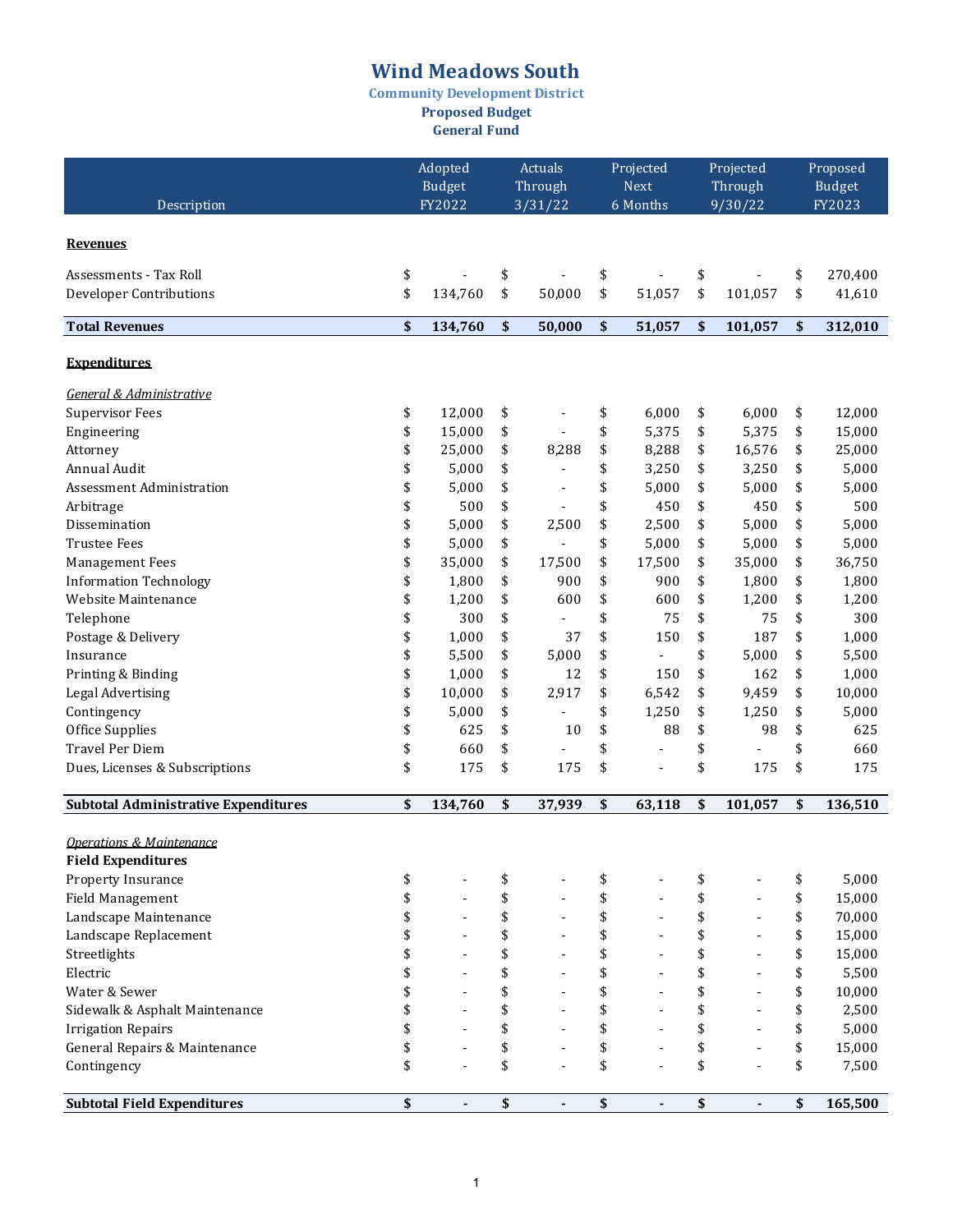**Community Development District Proposed Budget**

**General Fund** 

| Description                           | Adopted<br><b>Budget</b><br>FY2022 | Actuals<br>Through<br>3/31/22 | Projected<br><b>Next</b><br>6 Months | Projected<br>Through<br>9/30/22 | Proposed<br><b>Budget</b><br>FY2023 |                          |
|---------------------------------------|------------------------------------|-------------------------------|--------------------------------------|---------------------------------|-------------------------------------|--------------------------|
|                                       |                                    |                               |                                      |                                 |                                     |                          |
| <b>Amenity Expenditures</b>           |                                    |                               |                                      |                                 |                                     |                          |
| Amenity - Electric                    | \$                                 | \$                            | \$                                   | \$                              | \$                                  | 18,000                   |
| Amenity - Water                       |                                    | \$                            | \$                                   | \$                              | \$                                  | 10,000                   |
| Playground Lease                      |                                    | \$                            | \$                                   | \$                              | \$                                  | 35,000                   |
| Internet                              |                                    | \$                            | \$                                   | \$                              | \$                                  | 3,000                    |
| Pest Control                          |                                    | \$                            | \$                                   |                                 | \$                                  | 720                      |
| Janitorial Service                    |                                    | \$                            | \$                                   |                                 | \$                                  | 8,000                    |
| <b>Security Services</b>              |                                    | \$                            | \$                                   |                                 | \$                                  | 33,800                   |
| Pool Maintenance                      |                                    | \$                            | \$                                   |                                 | \$                                  | 20,000                   |
| Amenity Repairs & Maintenance         |                                    | \$                            | \$                                   |                                 | \$                                  | 12,000                   |
| Amenity Access Management             |                                    | \$                            | \$                                   |                                 | \$                                  | 5,000                    |
| Contingency                           | \$                                 | \$                            | \$                                   | \$                              | \$                                  | 7,500                    |
| <b>Subtotal Field Expenditures</b>    | \$<br>$\overline{a}$               | \$<br>$\blacksquare$          | \$                                   | \$                              | \$                                  | 153,020                  |
| Other Expenditures                    |                                    |                               |                                      |                                 |                                     |                          |
| Capital Reserves - Transfer           | \$                                 | \$                            | \$                                   | \$                              | \$                                  | 10,000                   |
| <b>Total Other Expenditures</b>       | \$<br>٠                            | \$<br>$\blacksquare$          | \$                                   | \$                              | \$                                  | 10,000                   |
|                                       |                                    |                               |                                      |                                 |                                     |                          |
| <b>Total Expenditures</b>             | \$<br>134,760                      | \$<br>37,939                  | \$<br>63,118                         | \$<br>101,057                   | \$                                  | 312,010                  |
| <b>Excess Revenues/(Expenditures)</b> | \$<br>$\overline{\phantom{a}}$     | \$<br>12,061                  | \$<br>$(12,061)$ \$                  | $\overline{a}$                  | \$                                  | $\overline{\phantom{a}}$ |
|                                       |                                    |                               |                                      |                                 |                                     |                          |
|                                       |                                    |                               | Not Accoccmonts                      |                                 | ¢                                   | 270.400                  |

| Net Assessments                 | ٢ | 270,400   |
|---------------------------------|---|-----------|
| Add: Discounts & Collections 7% |   | \$20.353  |
| <b>Gross Assessments</b>        |   | \$290.753 |
|                                 |   |           |

Assessable Units 416

Gross Per Unit Assessment \$698.92 Net Per Unit Assessment \$650.00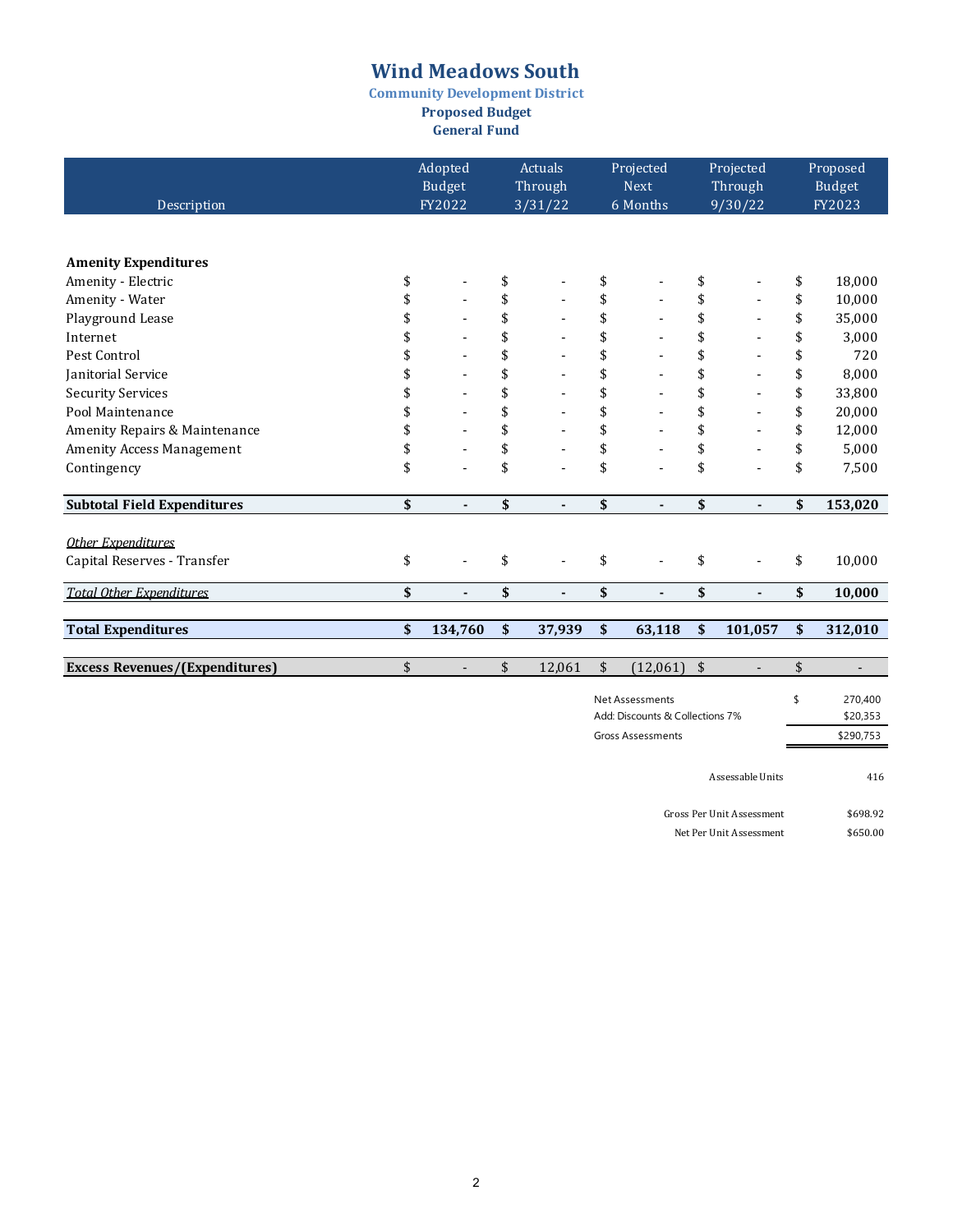### **Wind Meadows South Community Development District General Fund Budget**

#### **Revenues:**

#### *Assessments – Tax Roll*

The District will levy a non-ad valorem assessment on all assessable property within the District to fund all general operating and maintenance expenditures during the fiscal year.

#### *Developer Contributions*

The District will enter into a funding agreement with the Developer to fund the General Fund expenditures for the Fiscal Year.

#### **Expenditures:**

#### **General & Administrative:**

#### *Supervisor Fees*

Chapter 190, Florida Statutes, allows for each Board member to receive \$200 per meeting, not to exceed \$4,800 per year paid to each Supervisor for the time devoted to District business and meetings.

#### *Engineering*

The District's engineer will be providing general engineering services to the District, e.g. attendance and preparation for monthly board meetings, review invoices and various projects as directed by the Board of Supervisors and the District Manager.

#### *Attorney*

The District's legal counsel will be providing general legal services to the District, e.g. attendance and preparation for meetings, preparation and review of agreements, resolutions, etc. as directed by the Board of Supervisors and the District Manager.

#### *Annual Audit*

The District is required by Florida Statutes to arrange for an independent audit of its financial records on an annual basis.

#### *Assessment Administration*

The District will contract to levy and administer the collection of non-ad valorem assessment on all assessable property within the District.

#### *Arbitrage*

The District will contract with an independent certified public accountant to annually calculate the District's Arbitrage Rebate Liability on an anticipated bond issuance.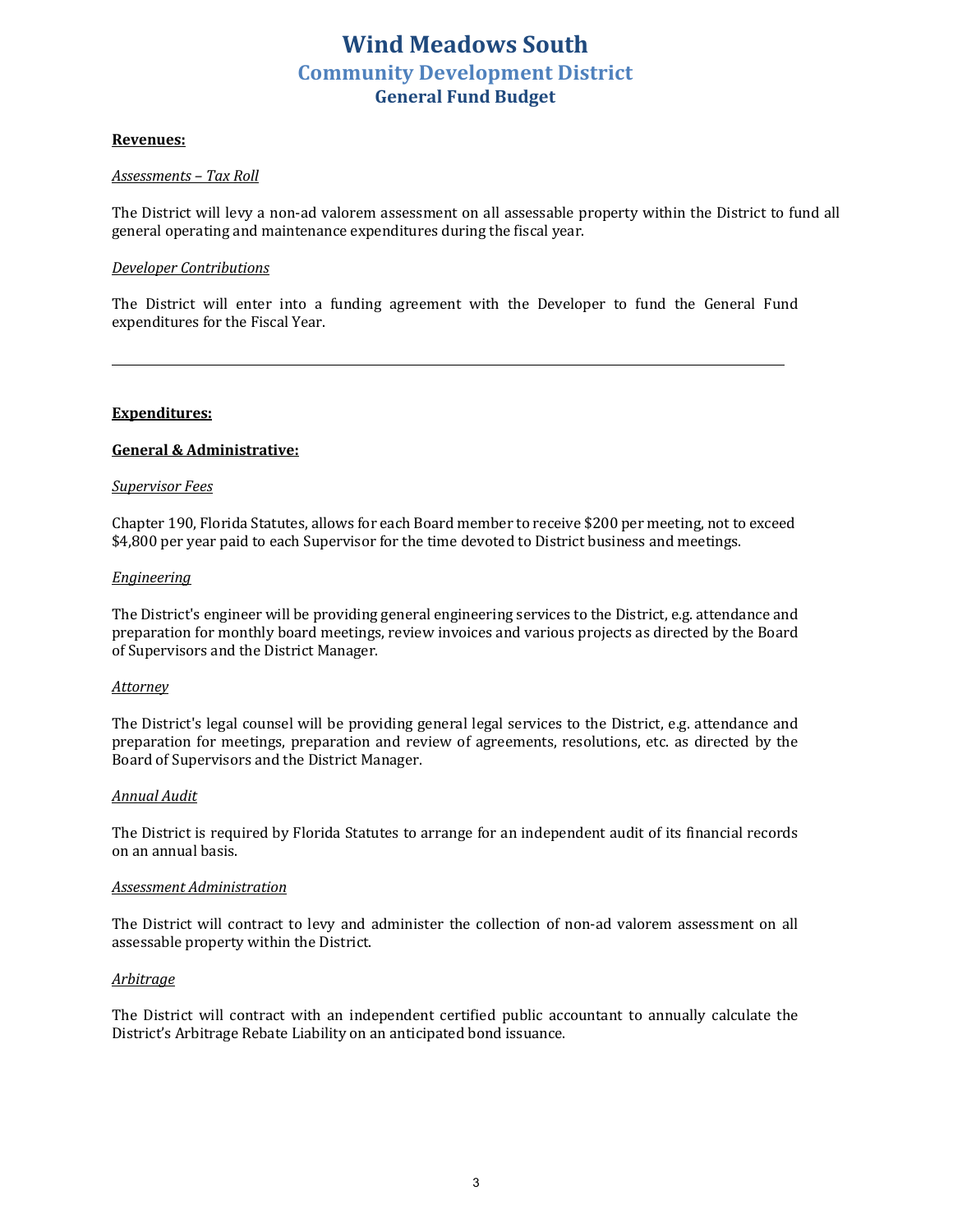### **Wind Meadows South Community Development District General Fund Budget**

#### *Dissemination*

The District is required by the Security and Exchange Commission to comply with Rule  $15c2-12(b)(5)$ which relates to additional reporting requirements for unrated bond issues. This cost is based upon an anticipated bond issuance.

#### *Trustee Fees*

The District will incur trustee related costs with the issuance of its' issued bonds.

#### *Management Fees*

The District receives Management, Accounting and Administrative services as part of a Management Agreement with Governmental Management Services-Central Florida, LLC. The services include but are not limited to, recording and transcription of board meetings, administrative services, budget preparation, all financial reports, annual audits, etc.

#### *Information Technology*

Represents costs related to the District's information systems, which include but are not limited to video conferencing services, cloud storage services and servers, security, accounting software, etc.

#### *Website Maintenance*

Represents the costs associated with monitoring and maintaining the District's website created in accordance with Chapter 189, Florida Statutes. These services include site performance assessments, security and firewall maintenance, updates, document uploads, hosting and domain renewals, website backups, etc.

#### *Telephone*

Telephone and fax machine.

#### *Postage & Delivery*

The District incurs charges for mailing of Board meeting agenda packages, overnight deliveries, correspondence, etc.

#### *Insurance*

The District's general liability and public official's liability insurance coverages.

#### **Printing & Binding**

Printing and Binding agenda packages for board meetings, printing of computerized checks, stationary, envelopes, etc.

#### *Legal Advertising*

The District is required to advertise various notices for monthly Board meetings, public hearings, etc. in a newspaper of general circulation.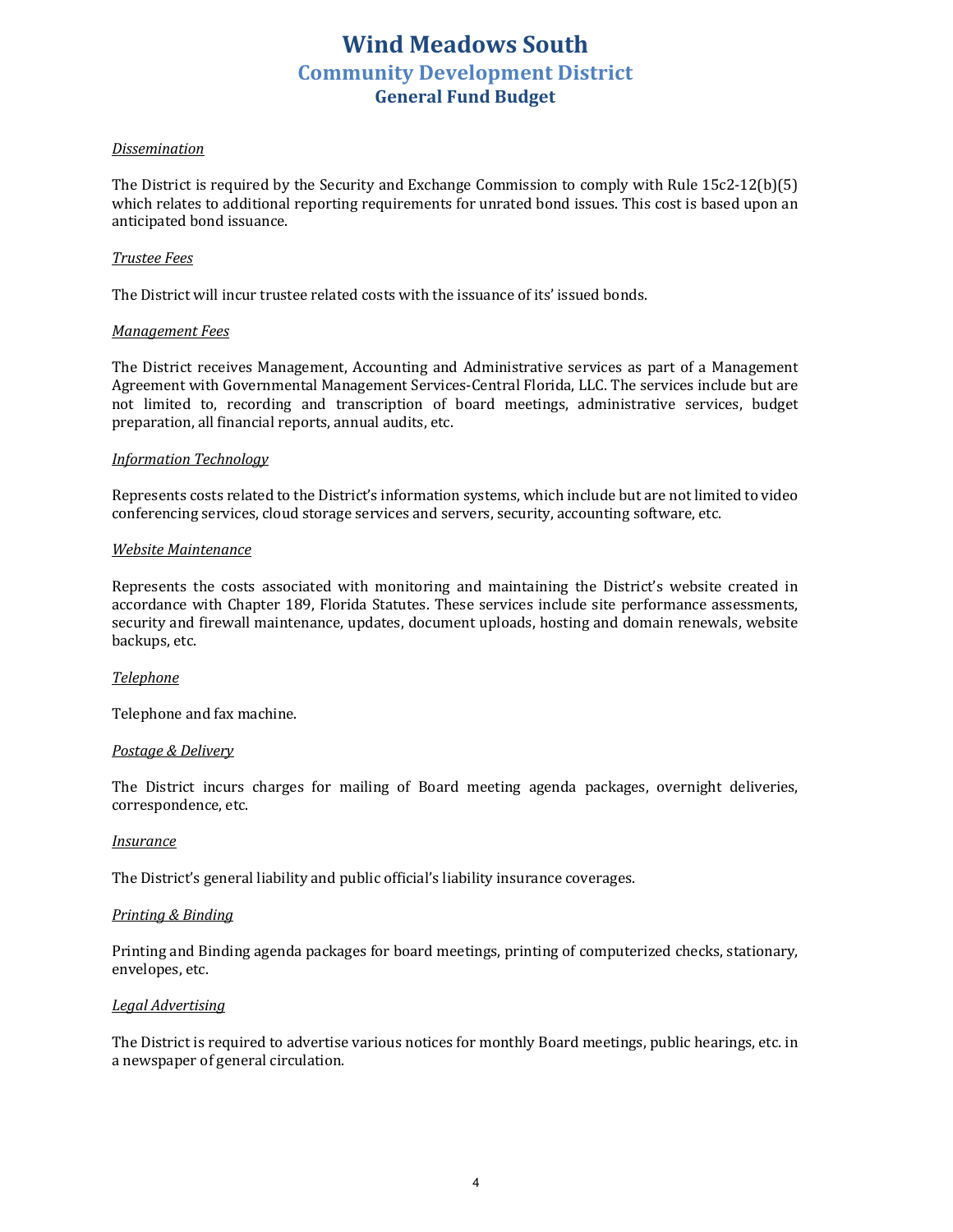## **Wind Meadows South Community Development District General Fund Budget**

#### *Contingency*

Bank charges and any other miscellaneous expenses incurred during the year.

#### *Office Supplies*

Any supplies that may need to be purchased during the fiscal year, e.g., paper, minute books, file folders, labels, paper clips, etc.

#### *Travel Per Diem*

The Board of Supervisors can be reimbursed for travel expenditures related to the conducting of District business.

#### *Dues, Licenses & Subscriptions*

The District is required to pay an annual fee to the Florida Department of Economic Opportunity for \$175. This is the only expense under this category for the District.

#### **Operations & Maintenance:**

#### **Field Services**

#### *Property Insurance*

The District's property insurance coverages.

#### *Field Management*

Represents the costs of contracting services that provide onsite field management of contracts for the District such as landscape and lake maintenance. Services can include onsite inspections, meetings with contractors, monitoring of utility accounts, attend Board meetings and receive and respond to property owner phone calls and emails.

#### *Landscape Maintenance*

Represents the estimated maintenance of the landscaping within the common areas of the District after the installation of landscape material has been completed.

#### *Landscape Replacement*

Represents the estimated cost of replacing landscaping within the common areas of the District.

#### *Streetlights*

Represents the cost to maintain street lights within the District Boundaries that are expected to be in place throughout the fiscal year.

#### *Electric*

Represents current and estimated electric charges of common areas throughout the District.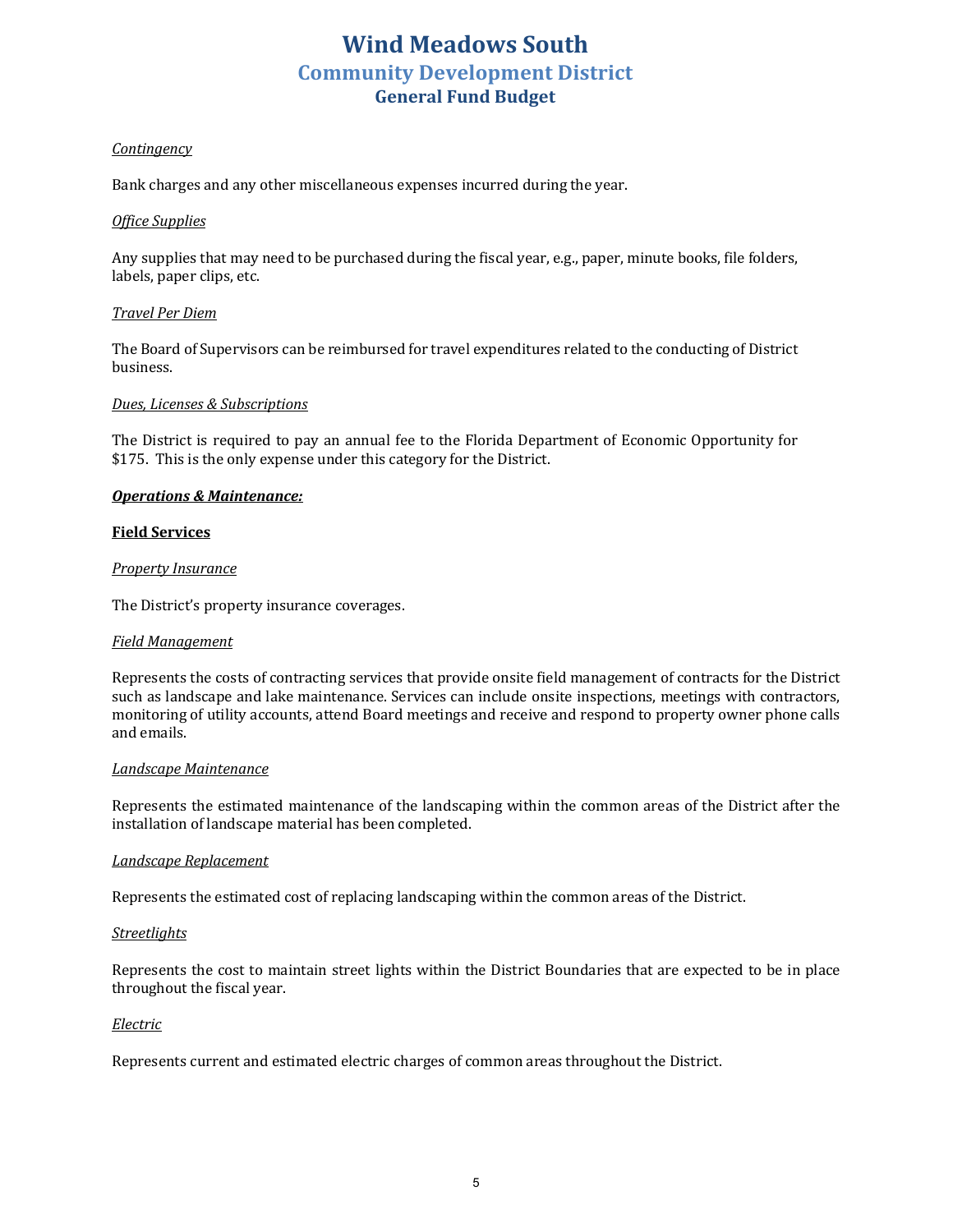### **Wind Meadows South Community Development District General Fund Budget**

#### *Water & Sewer*

Represents current and estimated costs for water and refuse services provided for common areas throughout the District.

#### *Sidewalk & Asphalt Maintenance*

Represents the estimated costs of maintaining the sidewalks and asphalt throughout the District's Boundary.

#### *Irrigation Repairs*

Represents the cost of maintaining and repairing the irrigation system. This includes the sprinklers, and irrigation wells.

#### *General Repairs & Maintenance*

Represents estimated costs for general repairs and maintenance of the District's common areas.

#### *Contingency*

Represents funds allocated to expenses that the District could incur throughout the fiscal year that do not fit into any field category.

#### **Amenity Expenditures**

#### *Amenity - Electric*

Represents estimated electric charges for the District's amenity facilities.

#### *Amenity – Water*

Represents estimated water charges for the District's amenity facilities.

#### *Playground Lease*

The District has entered into a leasing agreement for playgrounds and pool furniture installed in the community with WHFS, LLC

#### *Internet*

Internet service will be added for use at the Amenity Center.

#### *Pest Control*

The District will incur costs for pest control treatments to its amenity facilities.

#### *Janitorial Services*

Represents the costs to provide janitorial services and supplies for the District's amenity facilities.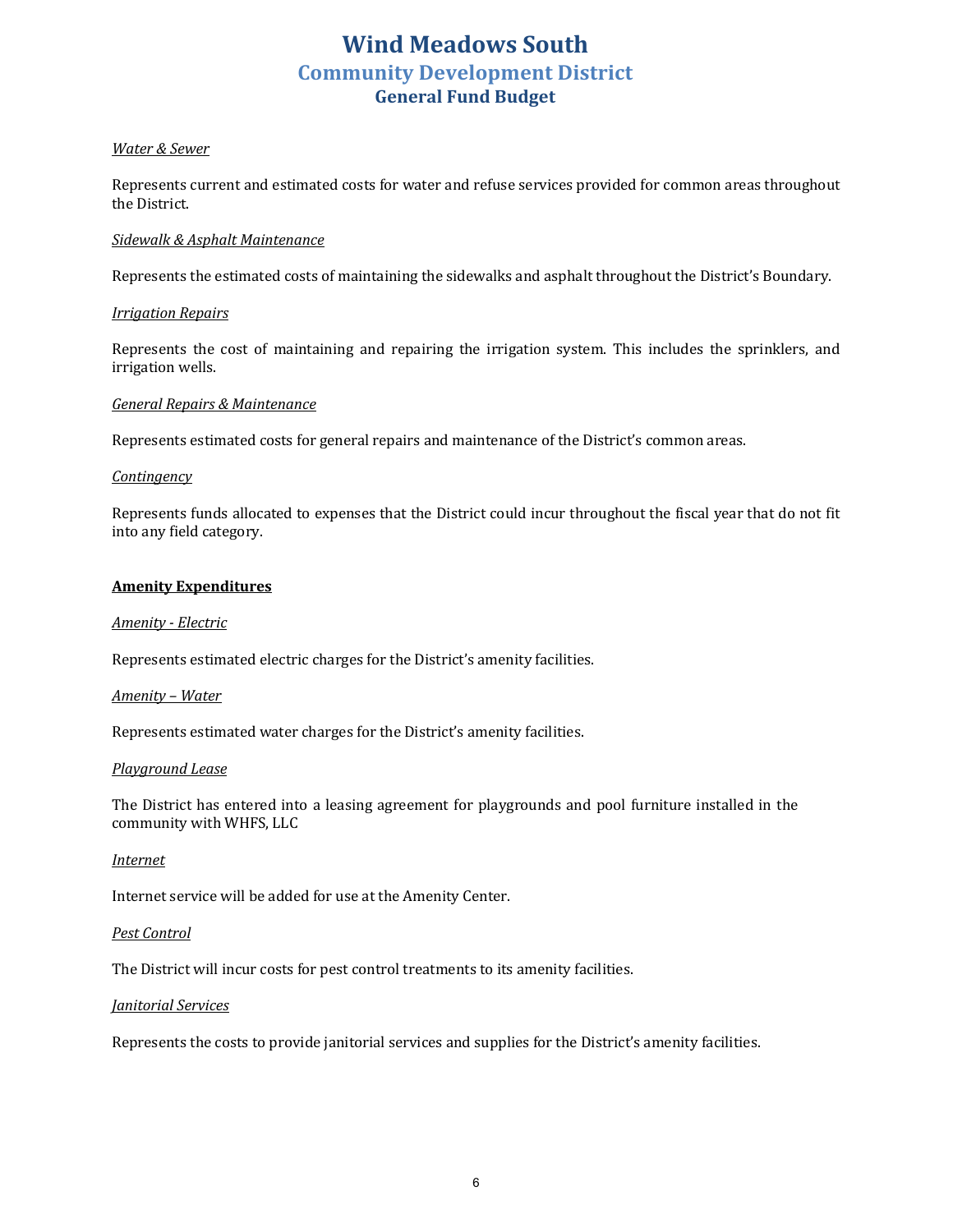### **Wind Meadows South Community Development District General Fund Budget**

#### *Security Services*

Represents the estimated cost of contracting a monthly security service for the District's amenity facilities.

#### *Pool Maintenance*

Represents the costs of regular cleaning and treatments of the District's pool.

#### **Amenity Repairs & Maintenance**

Represents estimated costs for repairs and maintenance of the District's amenity facilities.

#### *Amenity Access Management*

Represents the cost of managing access to the District's amenity facilities.

#### *Contingency*

Represents funds allocated to expenses that the District could incur throughout the fiscal year that do not fit into any amenity category.

#### **Other Expenses:**

#### *Capital Reserves*

Funds collected and reserved for the replacement of and/or purchase of new capital improvements throughout the District.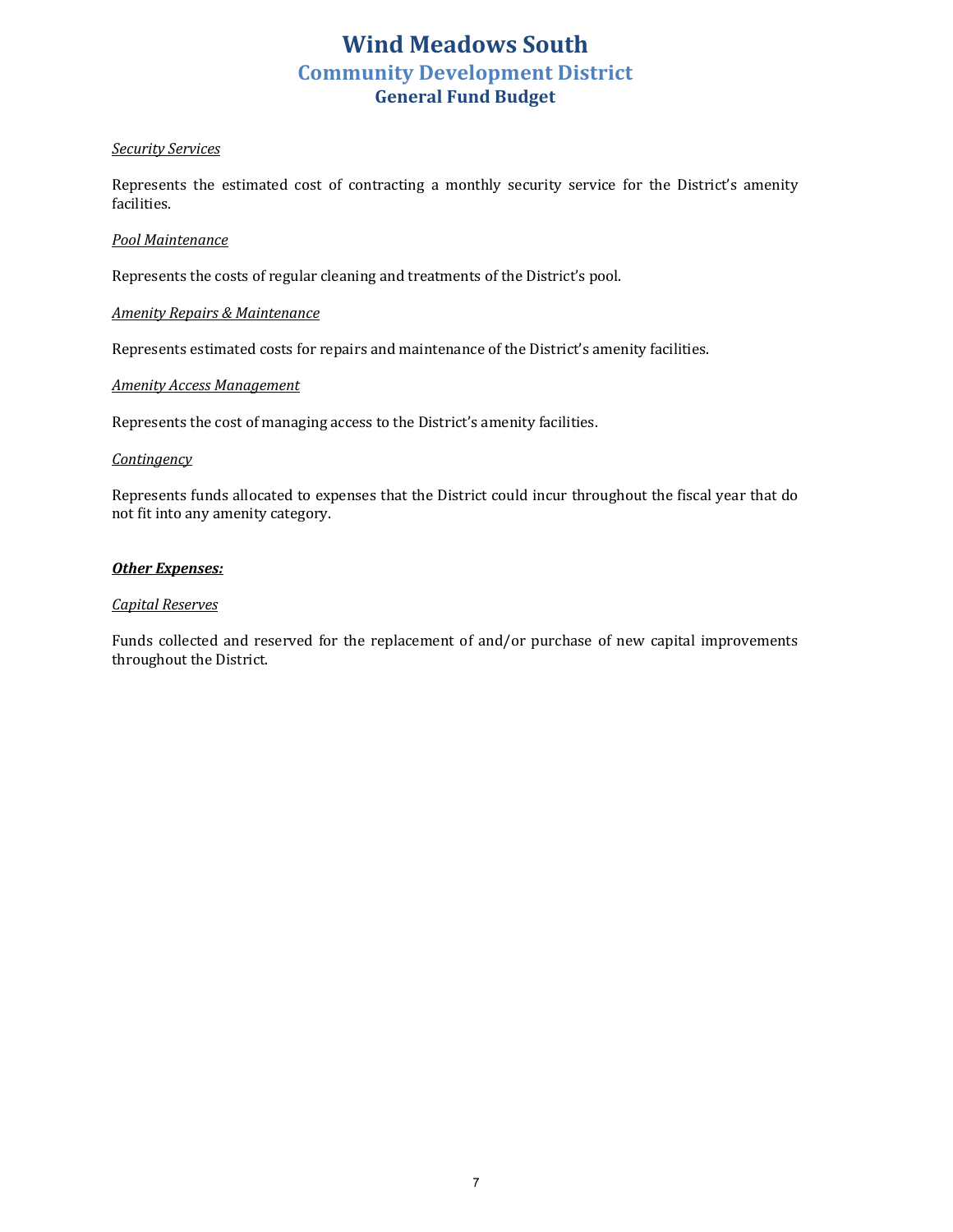### **Community Development District**

### **Proposed Budget Series 2022 Debt Service Fund**

| Description                                 |               | Adopted<br><b>Budget</b><br>FY2022 | Actual<br>Through<br>3/31/22   |              | Projected<br><b>Next</b><br>6 Months | Projected<br>Through<br>9/30/22 |         | Proposed<br><b>Budget</b><br>FY2023 |                |
|---------------------------------------------|---------------|------------------------------------|--------------------------------|--------------|--------------------------------------|---------------------------------|---------|-------------------------------------|----------------|
| <b>Revenues</b>                             |               |                                    |                                |              |                                      |                                 |         |                                     |                |
| Assessment - Tax Roll                       | \$            |                                    | \$                             | \$           |                                      | \$                              |         | \$                                  | 520,000        |
| Assessments - Direct Bill                   | \$            |                                    | \$                             | \$           |                                      | \$                              |         | \$                                  | 165,371        |
| Interest Income                             | \$            |                                    | \$<br>18                       | \$           |                                      | \$                              | 18      | \$                                  |                |
| Carry Forward Surplus                       | \$            |                                    | \$                             | \$           |                                      | \$                              |         | \$                                  | 18             |
| <b>Total Revenues</b>                       | \$            | $\overline{\phantom{a}}$           | \$<br>18                       | \$           | $\overline{\phantom{a}}$             | \$                              | 18      | \$                                  | 685,389        |
| <b>Expenses</b>                             |               |                                    |                                |              |                                      |                                 |         |                                     |                |
| Interest - $11/1$                           | \$            |                                    | \$                             | \$           |                                      | \$                              |         | \$                                  | 165,371        |
| Principal - 5/1                             | \$            |                                    | \$<br>$\overline{\phantom{a}}$ | \$           |                                      | \$                              |         | \$                                  | 190,000        |
| Interest - 5/1                              | \$            |                                    | \$                             | \$           | 180,071                              | \$                              | 180,071 | \$                                  | 165,371        |
| <b>Total Expenditures</b>                   | \$            | ä,                                 | \$<br>÷.                       | \$           | 180,071                              | $\boldsymbol{\mathsf{s}}$       | 180,071 | $\boldsymbol{\mathsf{s}}$           | 520,743        |
| <b>Other Financing Sources</b>              |               |                                    |                                |              |                                      |                                 |         |                                     |                |
| <b>Bond Proceeds</b>                        | \$            | $\blacksquare$                     | \$<br>700,071                  | \$           |                                      | \$                              | 700,071 | \$                                  |                |
| <b>Total Other Financing Sources (Uses)</b> | \$            | $\overline{\phantom{a}}$           | \$<br>700,071                  | \$           | $\overline{\phantom{a}}$             | \$                              | 700,071 | \$                                  | $\blacksquare$ |
| <b>Excess Revenues/(Expenditures)</b>       | $\frac{1}{2}$ | $\overline{\phantom{a}}$           | \$<br>700,089                  | \$           | (180, 071)                           | $\sqrt{2}$                      | 520,018 | \$                                  | 164,647        |
|                                             |               |                                    |                                |              |                                      |                                 |         |                                     |                |
|                                             |               |                                    |                                |              | Interest Expense - 11/1              |                                 |         | \$                                  | 163,091        |
|                                             |               |                                    |                                | <b>Total</b> |                                      |                                 |         | \$                                  | 163,091        |
|                                             |               |                                    |                                |              |                                      |                                 |         |                                     |                |

| Product             | Assessable Units | <b>Maximum Annual</b><br><b>Debt Service</b> |         |     | <b>Net Assessment</b><br>Per Unit | <b>Gross Assessment</b><br>Per Unit |       |  |
|---------------------|------------------|----------------------------------------------|---------|-----|-----------------------------------|-------------------------------------|-------|--|
| Single Family - 50' | 327              |                                              | 408.750 | - S | 1.250                             | - \$                                | 1.344 |  |
| Single Family - 70' | 89               |                                              | 111.250 |     | 1.250                             |                                     | 1.344 |  |
|                     | 416              |                                              | 520.000 |     |                                   |                                     |       |  |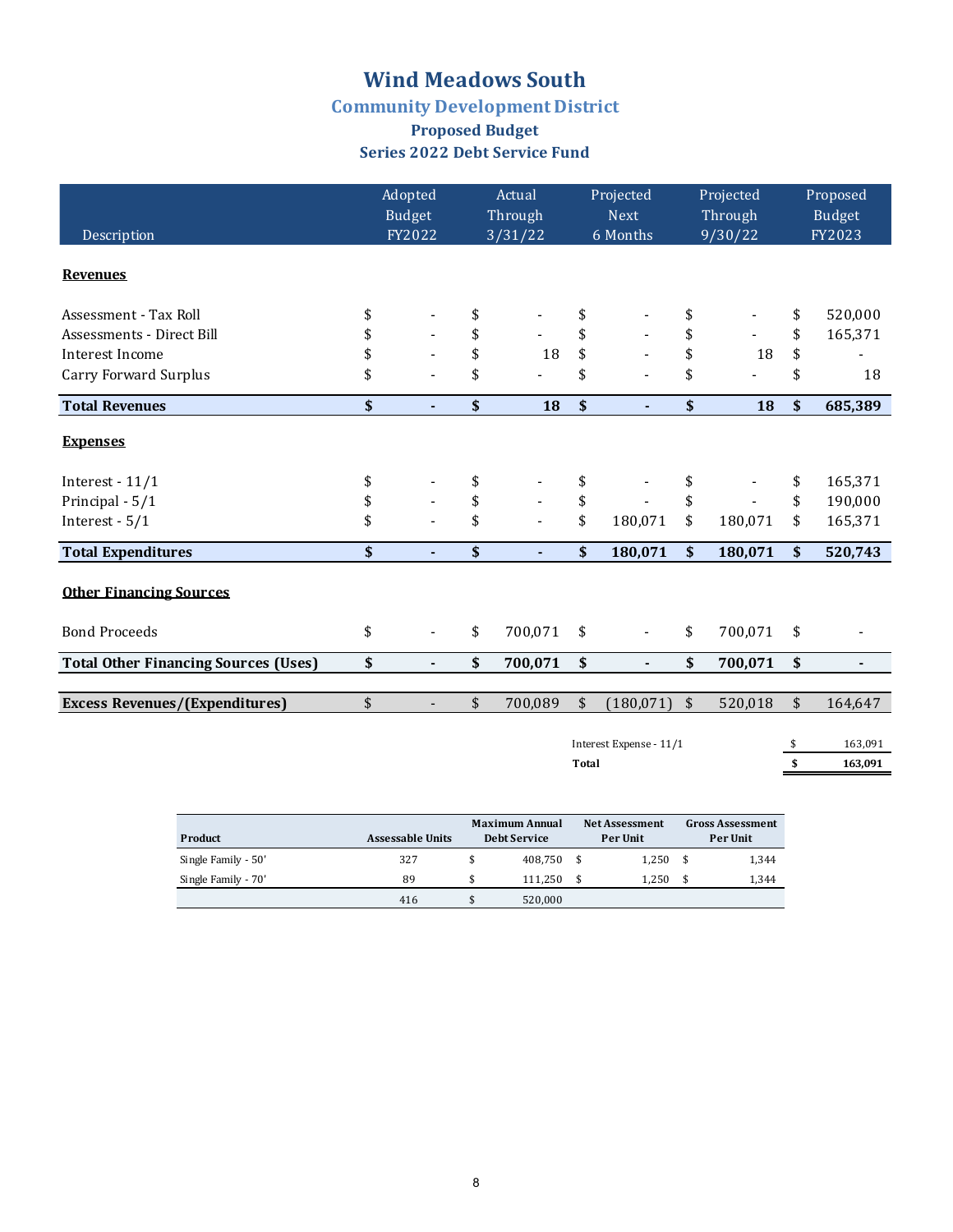#### **Wind Meadows South**

**Community Development District<br>Series 2021 Special Assessment Bonds<br>Amortization Schedule** 

| Date                 |          | Balance                      |          | Prinicpal      |              | Interest                 |              | Total         |
|----------------------|----------|------------------------------|----------|----------------|--------------|--------------------------|--------------|---------------|
|                      |          |                              |          |                |              |                          |              |               |
| 05/01/22             | \$       | 9,335,000.00                 | \$       |                | \$           | 180,070.92               |              |               |
| 11/01/22             | \$       | 9,335,000.00                 | \$       |                | \$           | 165,371.25               | \$           | 345,442.17    |
| 05/01/23             | \$       | 9,335,000.00                 | \$       | 190,000.00     | \$           | 165,371.25               |              |               |
| 11/01/23             | \$       | 9,145,000.00                 | \$       |                | \$           | 163,091.25               | \$           | 518,462.50    |
| 05/01/24             | \$       | 9,145,000.00                 | \$       | 195,000.00     | \$           | 163,091.25               |              |               |
| 11/01/24             | \$       | 8,950,000.00                 | \$       |                | \$           | 160,751.25               | \$           | 518,842.50    |
| 05/01/25             | \$       | 8,950,000.00                 | \$       | 200,000.00     | \$           | 160,751.25               |              |               |
| 11/01/25             | \$       | 8,545,000.00                 | \$       |                | \$           | 158,351.25               | \$           | 519,102.50    |
| 05/01/26             | \$       | 8,545,000.00                 | \$       | 205,000.00     | \$           | 158,351.25               |              |               |
| 11/01/26             | \$       | 8,545,000.00                 | \$       |                | \$           | 155,891.25               | \$           | 519,242.50    |
| 05/01/27             | \$       | 8,545,000.00                 | \$       | 210,000.00     | \$           | 155,891.25               |              |               |
| 11/01/27             | \$<br>\$ | 8,335,000.00                 | \$<br>\$ |                | \$<br>\$     | 152,793.75               | \$           | 518,685.00    |
| 05/01/28             | \$       | 8,335,000.00<br>8,120,000.00 | \$       | 215,000.00     | \$           | 152,793.75<br>149,622.50 | \$           | 517,416.25    |
| 11/01/28             | \$       | 8,120,000.00                 | \$       | 220,000.00     | \$           | 149,622.50               |              |               |
| 05/01/29<br>11/01/29 | \$       | 7,900,000.00                 | \$       |                | \$           | 146,377.50               | \$           | 516,000.00    |
| 05/01/30             | \$       | 7,900,000.00                 | \$       | 230,000.00     | \$           | 146,377.50               |              |               |
| 11/01/30             | \$       | 7,670,000.00                 | \$       |                | \$           | 142,985.00               | \$           | 519,362.50    |
| 05/01/31             | \$       | 7,670,000.00                 | \$       | 235,000.00     | \$           | 142,985.00               |              |               |
| 11/01/31             | \$       | 7,435,000.00                 | \$       |                | \$           | 139,518.75               | \$           | 517,503.75    |
| 05/01/32             | \$       | 7,435,000.00                 | \$       | 240,000.00     | \$           | 139,518.75               |              |               |
| 11/01/32             | \$       | 7,195,000.00                 | \$       |                | \$           | 135,498.75               | \$           | 515,017.50    |
| 05/01/33             | \$       | 7,195,000.00                 | \$       | 250,000.00     | \$           | 135,498.75               |              |               |
| 11/01/33             | \$       | 6,945,000.00                 | \$       |                | \$           | 131,311.25               | \$           | 516,810.00    |
| 05/01/34             | \$       | 6,945,000.00                 | \$       | 260,000.00     | \$           | 131,311.25               |              |               |
| 11/01/34             | \$       | 6,685,000.00                 | \$       |                | \$           | 126,956.25               | \$           | 518,267.50    |
| 05/01/35             | \$       | 6,685,000.00                 | \$       | 270,000.00     | \$           | 126,956.25               |              |               |
| 11/01/35             | \$       | 6,415,000.00                 | \$       |                | \$           | 122,433.75               | \$           | 519,390.00    |
| 05/01/36             | \$       | 6,415,000.00                 | \$       | 275,000.00     | \$           | 122,433.75               |              |               |
| 11/01/36             | \$       | 6,140,000.00                 | \$       |                | \$           | 117,827.50               | \$           | 515,261.25    |
| 05/01/37             | \$       | 6,140,000.00                 | \$       | 285,000.00     | \$           | 117,827.50               |              |               |
| 11/01/37             | \$       | 5,855,000.00                 | \$       |                | \$           | 113,053.75               | \$           | 515,881.25    |
| 05/01/38             | \$       | 5,855,000.00                 | \$       | 295,000.00     | \$           | 113,053.75               |              |               |
| 11/01/38             | \$       | 5,560,000.00                 | \$       |                | \$           | 108,112.50               | \$           | 516,166.25    |
| 05/01/39             | \$       | 5,560,000.00                 | \$       | 305,000.00     | \$           | 108,112.50               |              |               |
| 11/01/39             | \$       | 5,255,000.00                 | \$       |                | \$           | 103,003.75               | \$           | 516,116.25    |
| 05/01/40             | \$       | 5,255,000.00                 | \$       | 315,000.00     | \$           | 103,003.75               |              |               |
| 11/01/40             | \$       | 4,610,000.00                 | \$       |                | \$           | 97,727.50                | \$           | 515,731.25    |
| 05/01/41             | \$       | 4,610,000.00                 | \$       | 330,000.00     | \$           | 97,727.50                |              |               |
| 11/01/41             | \$       | 4,610,000.00                 | \$       |                | \$           | 92,200.00                | \$           | 519,927.50    |
| 05/01/42             | \$       | 4,610,000.00                 | \$       | 340,000.00     | \$           | 92,200.00                |              |               |
| 11/01/42             | \$       | 4,270,000.00                 | \$       |                | \$           | 85,400.00                | \$           | 517,600.00    |
| 05/01/43             | \$       | 4,270,000.00                 | \$       | 355,000.00     | \$           | 85,400.00                |              |               |
| 11/01/43             | \$       | 3,915,000.00                 | \$<br>\$ |                | \$<br>\$     | 78,300.00                | \$           | 518,700.00    |
| 05/01/44             | \$<br>\$ | 3,915,000.00<br>3,545,000.00 | \$       | 370,000.00     | \$           | 78,300.00                | \$           |               |
| 11/01/44<br>05/01/45 | \$       | 3,545,000.00                 | \$       | 385,000.00     | \$           | 70,900.00<br>70,900.00   |              | 519,200.00    |
| 11/01/45             | \$       | 3,160,000.00                 | \$       | $\overline{a}$ | \$           | 63,200.00                | \$           | 519,100.00    |
| 05/01/46             | \$       | 3,160,000.00                 | \$       | 400,000.00     | \$           | 63,200.00                |              |               |
| 11/01/46             | \$       | 2,760,000.00                 | \$       |                | \$           | 55,200.00                | \$           | 518,400.00    |
| 05/01/47             | \$       | 2,760,000.00                 | \$       | 415,000.00     | \$           | 55,200.00                |              |               |
| 11/01/47             | \$       | 2,345,000.00                 | \$       |                | \$           | 46,900.00                | \$           | 517,100.00    |
| 05/01/48             | \$       | 2,345,000.00                 | \$       | 430,000.00     | \$           | 46,900.00                |              |               |
| 11/01/48             | \$       | 1,915,000.00                 | \$       |                | \$           | 38,300.00                | \$           | 515,200.00    |
| 05/01/49             | \$       | 1,915,000.00                 | \$       | 450,000.00     | \$           | 38,300.00                |              |               |
| 11/01/49             | \$       | 1,465,000.00                 | \$       |                | \$           | 29,300.00                | \$           | 517,600.00    |
| 05/01/50             | \$       | 1,465,000.00                 | \$       | 470,000.00     | \$           | 29,300.00                |              |               |
| 11/01/50             | \$       | 995,000.00                   | \$       |                | \$           | 19,900.00                | \$           | 519,200.00    |
| 05/01/51             | \$       | 995,000.00                   | \$       | 490,000.00     | \$           | 19,900.00                |              |               |
| 11/01/51             | \$       | 505,000.00                   | \$       |                | \$           | 10,100.00                | \$           | 520,000.00    |
| 05/01/52             | \$       | 505,000.00                   | \$       | 505,000.00     | \$           | 10,100.00                | \$           | 515,100.00    |
|                      |          |                              |          |                |              |                          |              |               |
|                      |          |                              |          |                |              |                          |              |               |
|                      |          |                              | \$       | 9.335.000.00   | $\mathbf{s}$ | 6.540.828.42             | $\mathbf{s}$ | 15.875.828.42 |